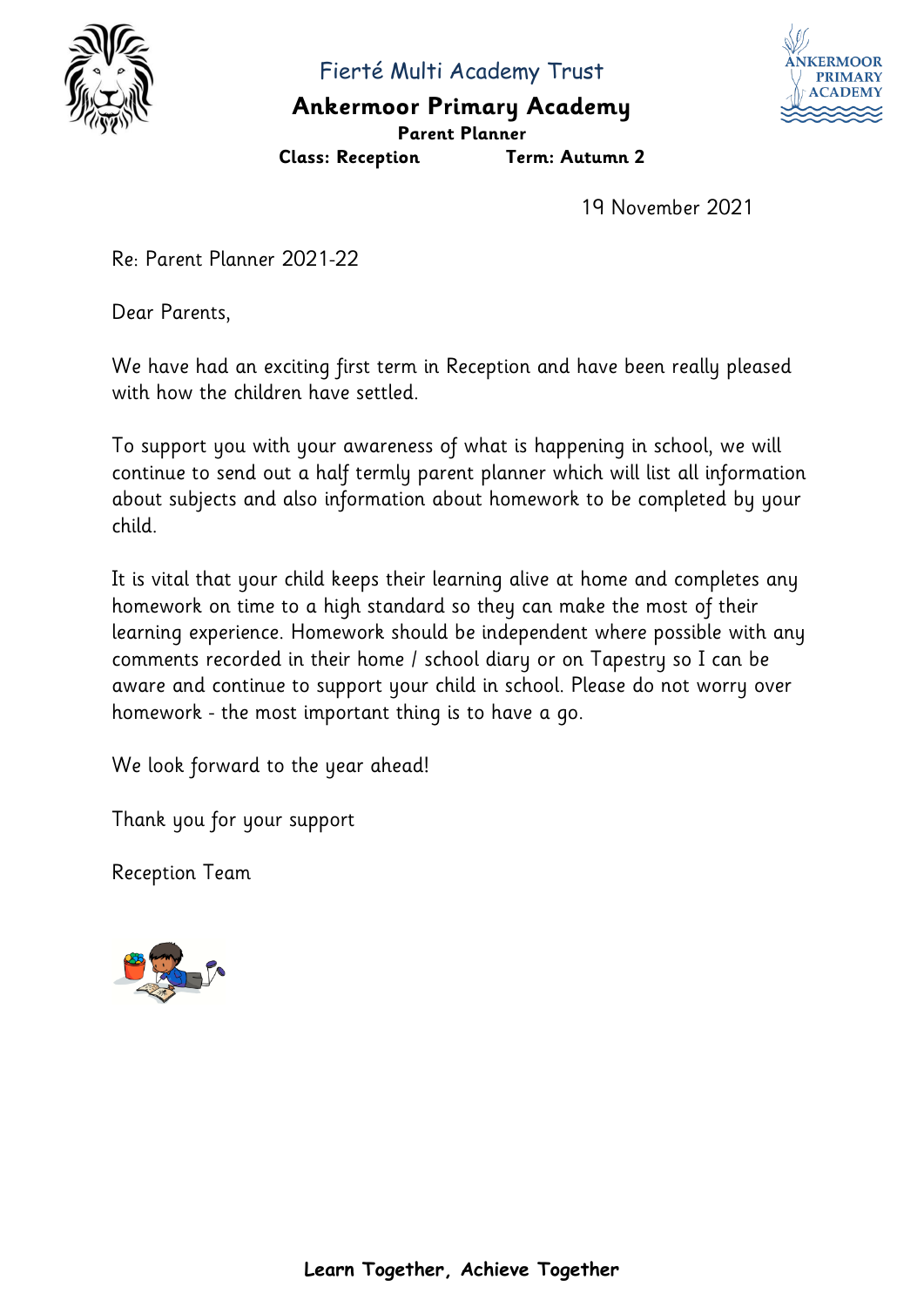

#### Fierté Multi Academy Trust

# **Ankermoor Primary Academy**

**Class: Reception** 

**Parent Planner**

**ANKERMOOR PRIMARY ACADEMY** 

|                            | Subject areas covered in Autumn 2                                                             |  |  |
|----------------------------|-----------------------------------------------------------------------------------------------|--|--|
| <b>PSED</b>                | Children should be supported to manage emotions, develop a positive sense of self,            |  |  |
|                            | set themselves simple goals, have confidence in their own abilities, to persist               |  |  |
|                            | and wait for what they want and direct attention as necessary. Through adult                  |  |  |
|                            | modelling and guidance, they will learn how to look after their bodies, including             |  |  |
|                            | healthy eating, and manage personal needs independently. Through supported                    |  |  |
|                            | interaction with other children, they learn how to make good friendships, co-operate and      |  |  |
|                            | resolve conflicts peaceably. These attributes will provide a secure platform from which       |  |  |
|                            | children can achieve at school and in later life.                                             |  |  |
| <b>Maths</b>               | Children should be able to count confidently, develop a deep understanding of the             |  |  |
|                            | numbers to 10, the relationships between them and the patterns within those                   |  |  |
|                            | numbers. By providing frequent and varied opportunities to build and apply this               |  |  |
|                            | understanding - such as using manipulatives, including small pebbles and tens frames for      |  |  |
|                            | organising counting - children will develop a secure base of knowledge and vocabulary         |  |  |
|                            | from which mastery of mathematics is built.                                                   |  |  |
| <b>English - writing</b>   | Through In the Moment learning and focused phonics sessions, children will explore mark       |  |  |
|                            | making, giving meaning to marks and labelling.                                                |  |  |
|                            | They will write initial sounds and simple captions and use initial sounds to label characters |  |  |
|                            | / images.                                                                                     |  |  |
| <b>Reading - Canine</b>    | Through Reading Practice sessions and Talk for Stories, the children will explore             |  |  |
| <b>Helpers</b>             | rhymes and show an interest in stories with repeated refrains. Together we will explore the   |  |  |
|                            | five key concepts about print: - print has meaning - print can have different purposes - we   |  |  |
|                            | read English text from left to right and from top to bottom - the names of the different      |  |  |
|                            | parts of a book.                                                                              |  |  |
|                            | They will also sequence familiar stories through the use of pictures to tell the story,       |  |  |
|                            | recognise initial sounds and engage in extended conversations about stories and learning      |  |  |
|                            | new vocabulary.                                                                               |  |  |
|                            | We are exploring the canine helpers and how they can help us to explore a                     |  |  |
|                            | book.                                                                                         |  |  |
| PE (Friday)                | Adults support children to develop their core strength, stability, balance, spatial           |  |  |
|                            | awareness, co-ordination and agility. Gross motor skills provide the foundation for           |  |  |
|                            | developing healthy bodies and social and emotional well-being. Fine motor control and         |  |  |
|                            | precision helps with hand-eye co-ordination, which is later linked to early literacy.         |  |  |
|                            | Repeated and varied opportunities to explore and play with small world activities, puzzles,   |  |  |
|                            | arts and crafts and the practice of using small tools, with feedback and support from         |  |  |
|                            | adults, allow children to develop proficiency, control and confidence.                        |  |  |
| Understanding the          | Understanding the world involves guiding children to make sense of their physical             |  |  |
| World                      | world and their community. Children will listen to a broad selection of stories, non-         |  |  |
|                            | fiction, rhymes and poems that will foster their understanding of our culturally, socially,   |  |  |
|                            | technologically and ecologically diverse world. As well as building important knowledge,      |  |  |
|                            | this extends their familiarity with words that support understanding across domains.          |  |  |
|                            | Enriching and widening children's vocabulary will support later reading comprehension.        |  |  |
| <b>Expressive arts and</b> | It is important that children have regular opportunities to engage with the arts,             |  |  |
| design                     | enabling them to explore and play with a wide range of media and materials. The               |  |  |
|                            | quality and variety of what children see, hear and participate in is crucial for              |  |  |
|                            | developing their understanding, self-expression, vocabulary and ability to                    |  |  |
|                            | communicate through the arts.                                                                 |  |  |